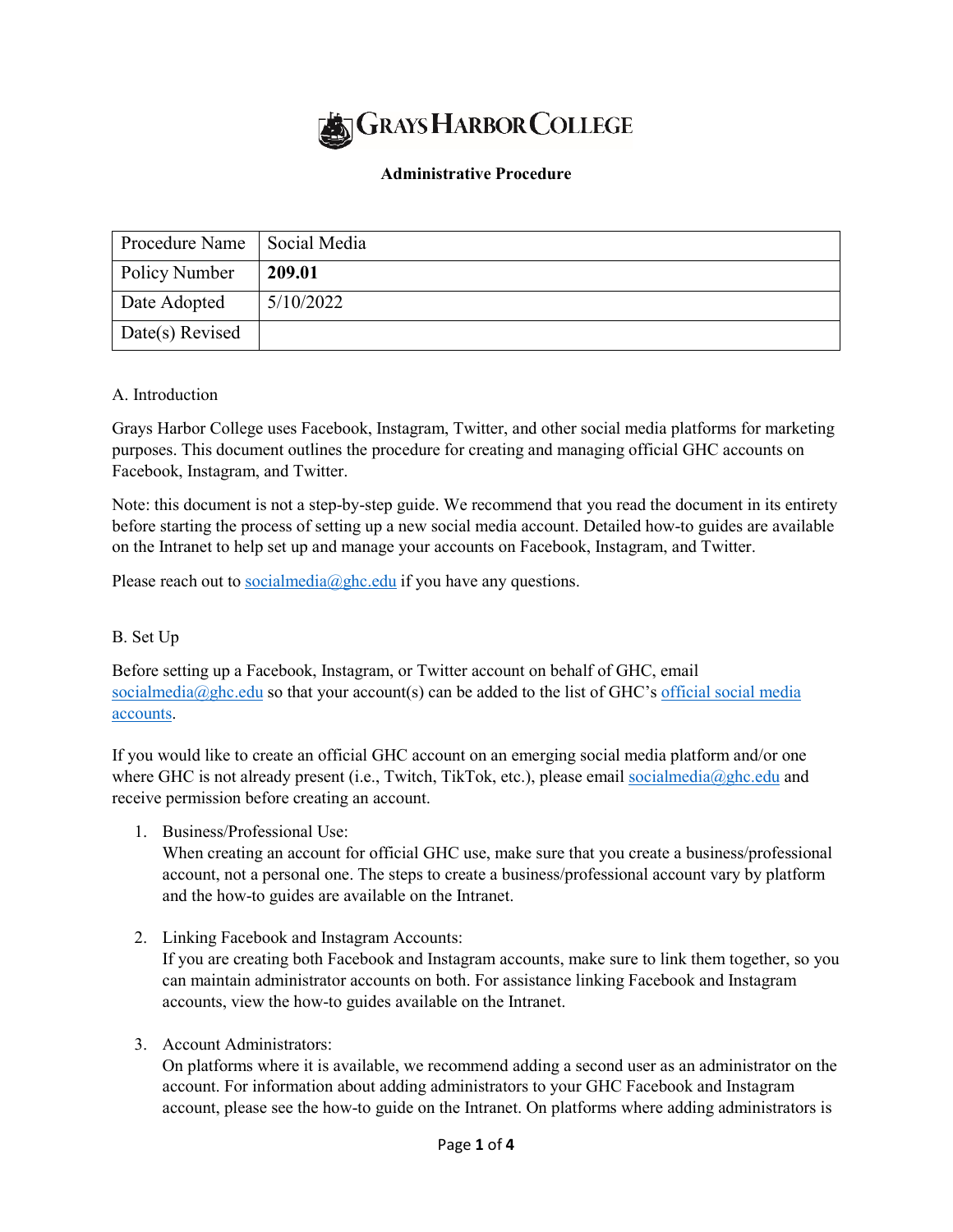not possible, we recommend storing the account's login information in a secure location so that someone else in your department can access the account in case of your absence. The administrators and stored log-in information should be reviewed regularly to make sure it is up to date.

### C. Account Security

As the administrator of a GHC social media account, the security of that account is your responsibility and is of utmost importance. This section outlines how to maintain the security of your GHC social media account.

1. Passwords:

Use secure passwords when setting up your account and change passwords on a regular basis to maintain security. In the event of employee turnover, update all account passwords if that employee had access to your account.

While at least one other person in your department should be able to access your GHC social media account, do not share login information with anyone who does not need access to the account. Do not write your username and password down or share via email. Treat this information as sensitive and store it in secure files or password protected documents.

2. Managing Official Accounts using a Mobile Device:

As a public institution, content published by GHC and its employees on official social media accounts is subject to the Washington State Public Records Act, RCW 42.56. If you post content on social media using a mobile device, that mobile device may also be subject to public records requests. This includes personal mobile devices. Consider using scheduling tools to post content to mobile-first platforms like Instagram (links to scheduling tools and other resources are available on the Intranet).

If you use a personal mobile device to manage an official GHC social media account, take extra precautions to keep your device and the account secure. Log out when you are done posting, do not share passwords, and use dual authentication and other tools available within each social media platform to maintain security.

### D. Photos and Graphics

GHC has a photo library available on the [Marketing and College Relations section](https://intranet.ghc.edu/departments/marketing/) of the Intranet. Photos and videos are also available for purchase on [Shutterstock.](https://www.shutterstock.com/)

1. Copyrighted Material:

Using copyrighted material on GHC social media accounts is prohibited without written permission from the creator. Links to websites that provide royalty-free images and graphics are available on the Intranet.

### 2. Photo Releases:

Signed [photo release forms](https://intranet.ghc.edu/departments/marketing/photo-releases) are required prior to posting photos or videos featuring individuals. If the individual featured is under the age of 18, the release form must be signed by their parent or legal guardian.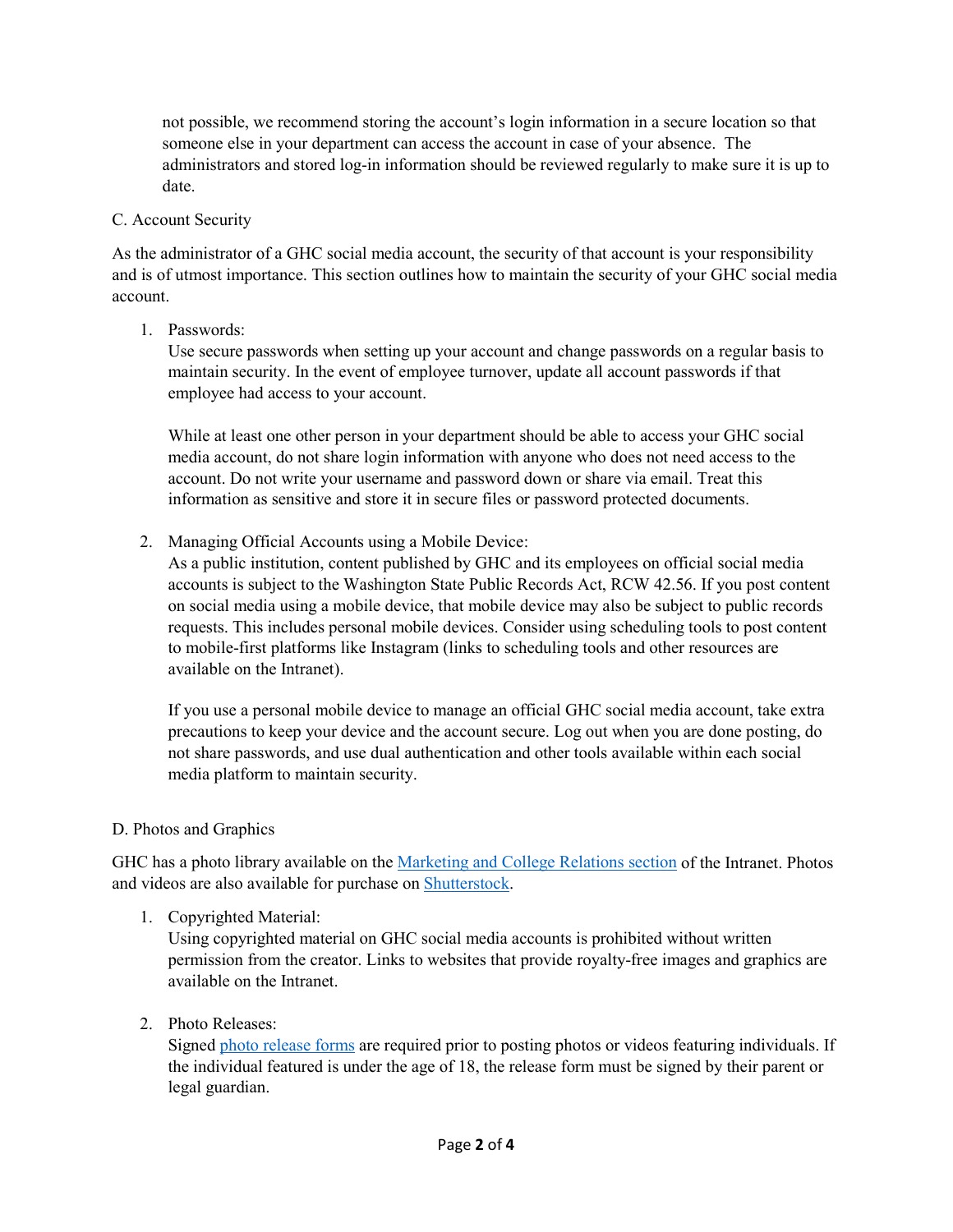As the administrator of a GHC social media account, it is your responsibility to maintain a file of all photo releases. You may be asked to provide a copy of a photo release at any time, so make sure that your files are well organized.

## E. Social Media Use During Emergencies

In the event of an emergency, please refrain from posting on your GHC social media account, except to re-blog or share the exact post from GHC's main social media accounts. Do not post additional updates or commentary on your GHC account during emergencies, or in reference to emergencies, and refrain from posting until emergency protocols are lifted.

If followers of your account comment or send messages related to an emergency, direct them to GHC's main accounts for accurate and up-to-date information. Then, email the comment or message to [socialmedia@ghc.edu.](mailto:socialmedia@ghc.edu)

# F. Social Media Community Management

Social media communities are built on frequent interaction—and users expect frequent posts and timely replies. It is recommended that you log into your account regularly to stay engaged with the userbase. Check for comments and messages Monday through Friday. Like, comment, and respond as necessary. If someone sends or posts a question that you are unable to answer, reach out to the appropriate area of GHC for advice on how to proceed. Do not leave questions unanswered for longer than one business day.

There are many GHC accounts on social media. Many of our community partners also have a presence on social media. Follow accounts that are relevant to your audience; share and engage with their content to help increase the reach of your account.

### G. Negative Interactions on Social Media

While social media platforms provide many opportunities for GHC to foster a sense of community online, there is also a chance that negative interactions will take place on your GHC social media account. If this happens, it is important to respond thoughtfully and follow the approved procedures.

1. Complaints and Negative Feedback:

If someone posts a complaint or negative feedback on your page, you may feel the urge to respond quickly and/or defensively, but you should try to avoid engaging in a sequence of negative comments. Instead, if appropriate, request that the individual send you a private message with more information. Other times, it may be best not to engage. If the negative interactions escalate, email [socialmedia@ghc.edu](mailto:socialmedia@ghc.edu) for advice on how to proceed.

2. Hiding or Deleting Comments:

Because GHC is a State institution, and social media accounts are considered to represent that institution, hiding or deleting comments can be construed as a State institution denying free speech. In general, do not hide or delete comments posted on your GHC social media account. If you believe a post or comment should be hidden or deleted, please email [socialmedia@ghc.edu](mailto:socialmedia@ghc.edu) for guidance on how to proceed. We may need to loop in the Executive Team or even the AAG.